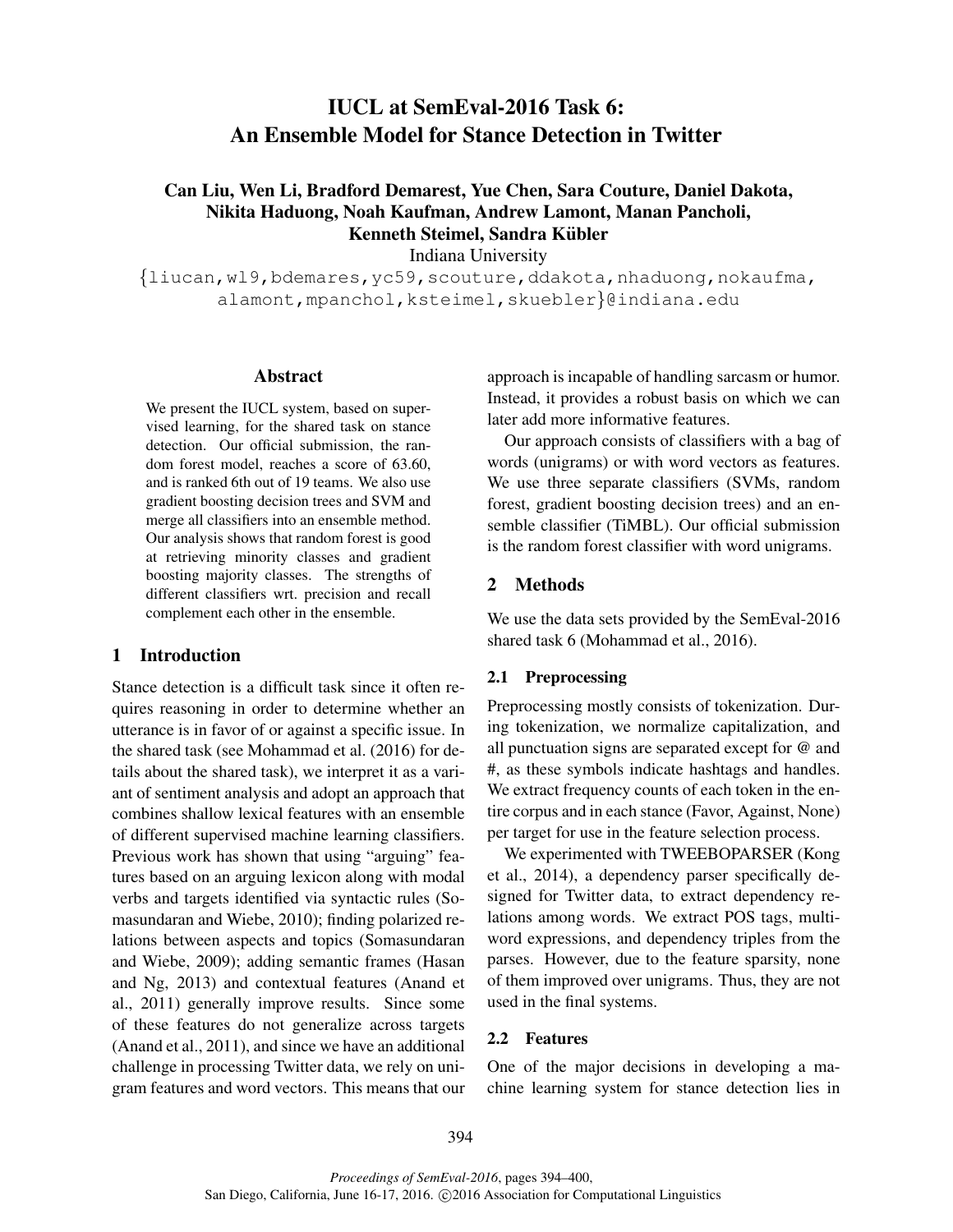| Model         | Features                     |
|---------------|------------------------------|
| <b>GBDT</b>   | GloVe word vectors           |
| random forest | unigrams $+ IG$              |
| <b>SVM</b>    | unigrams $+ IG$              |
| ensembleG     | three classifiers $+$ global |
| ensembleNG    | three classifiers only       |

Table 1: Summary of features for each model. The random forest model constitutes our official submission.

the choice of features and of feature representations. Detecting stance in political tweets can be regarded as a form of sentiment analysis for short text, and we assume that different stances of tweets are partially expressed by the choice of words. For example, not mentioning any words that express a polarized attitude indicates that a tweet is most likely a None stance. Tweets are relatively short documents, we use bag of words (unigrams) since in this case bigrams and trigrams are likely to be too sparse to be informative. Another possibility would be to follow approaches in sentiment analysis and use sentiment lexicons. However, such lexicons are normally general purpose resources, and domain specific information is not included. In contrast, we need such domain specific knowledge, for example to capture the fact that "dear lord" is an indication of a negative stance towards the target Atheism while it may have a different meaning when it occurs for the target Hillary Clinton. Since unigrams include a high number of irrelevant features and also constitute a rather impoverished representation, we use feature selection as well as word vectors in our experiments.

Table 1 summarizes the features used for each of our models. We use information gain (IG) for feature selection on unigrams. Global refers to global features (see section 2.2.3). The three classifiers are GBDT, random forest, and SVM; the ensemble uses their output (predicted label and its probability).

#### 2.2.1 Feature Selection

There are issues resulting from the large number of bag-of-words features: 1) Not all words are good indicators for stance; some words occur evenly across the data set. 2) Rare words, which are less likely to occur in the test data, do not contribute much. To alleviate these problems, we perform feature selection using information gain (IG). IG estimates the amount of information a word gives for the decision on the stance. We choose IG because it has been shown to be robust across different sentiment analysis data sets and across different skewing ratios, compared to other feature selection methods (Liu et al., 2014). Note that different from its use in decision trees, we use IG as an external filter to select a subset of features, before and independent of any classifiers.

#### 2.2.2 Word Vector Features

One limitation of bag-of-words features is that they are very sparse, and they cannot handle out-ofvocabulary words properly. Since tweets are relatively short, and the amount of official training data is small, it is likely that the out-of-vocabulary rate is high. Thus we also build models using word vectors, which represent each word with a vector of continuous values. Word vectors have been shown to capture the similarity among words and thus alleviate data sparseness (Collobert et al., 2011).

We have experimented with two different word vector models, word2vec (Mikolov et al., 2013) and GloVe (Pennington et al., 2014). We have used the pre-trained word2vec obtained from the Google News dataset, which contains a 300-dimensional vector representation for 3 million words and phrases<sup>1</sup>, and the pre-trained GloVe, which is obtained from 2 billion tweets and has a 250 dimensional vector representation for 1.2 million words and phrases<sup>2</sup>.

To construct a representation for a tweet, we look up a word in the word vectors model, then average all vectors for words to produce a vector representation for the tweet. For example, to represent a 15 word tweet using word2vec, we first obtain a 300 dimensional vector for each word, then average all 15 vectors. This means that the word order is lost and the representation constitutes a "bag of vectors".

Comparing Word Vectors We have performed a comparison of both word vector variants in a 5-fold cross validation experiment on the training data. Table 2 summarizes the results. We can see that GloVe performs consistently better than word2vec except for Feminist where word2vec is 0.6% better than

<sup>1</sup> https://code.google.com/archive/p/word2vec/

<sup>&</sup>lt;sup>2</sup>http://nlp.stanford.edu/projects/glove/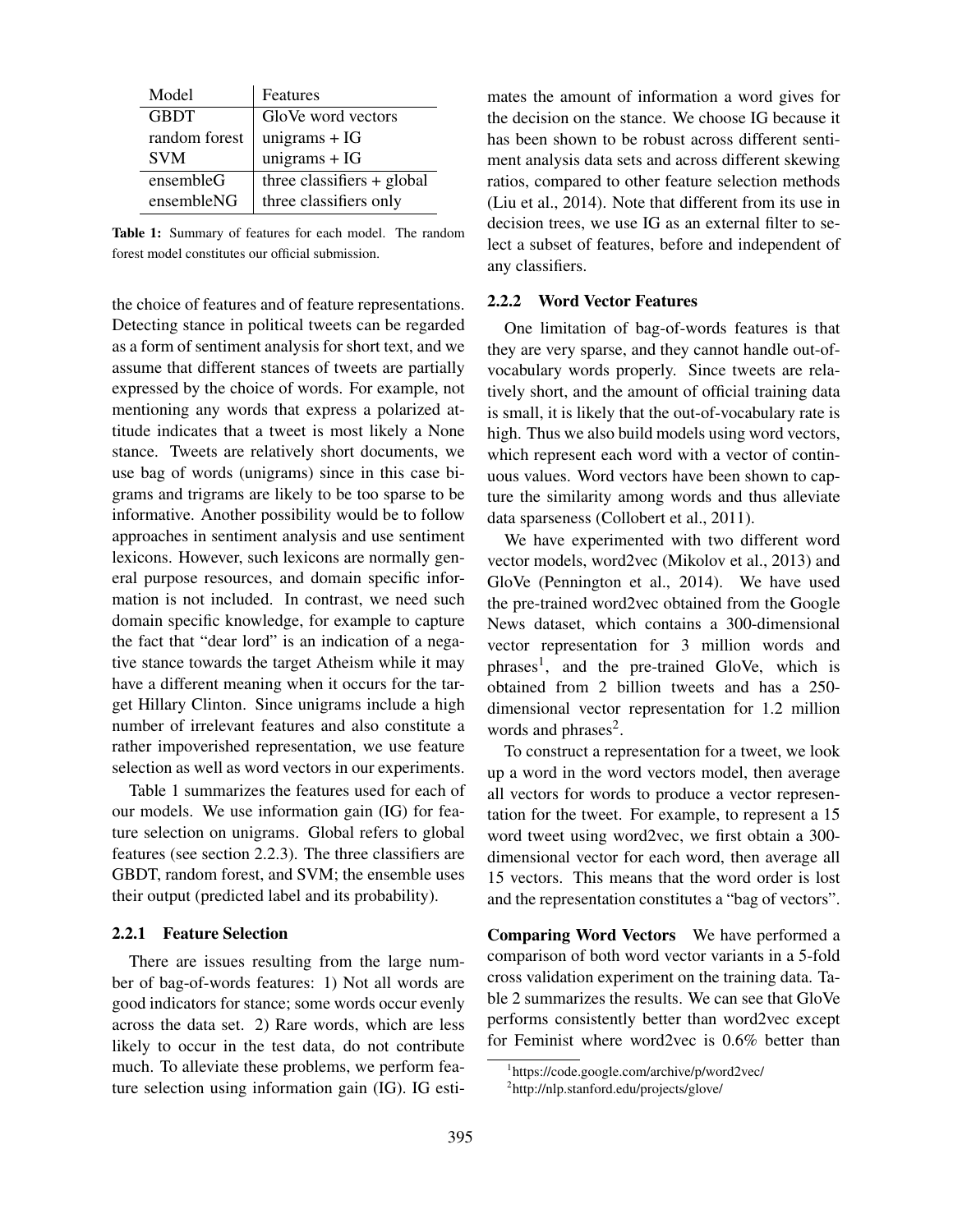| Target   | Word2vec | GloVe |
|----------|----------|-------|
| Abortion | 61.4     | 62.4  |
| Atheism  | 62.6     | 66.4  |
| Climate  | 69.9     | 71.1  |
| Feminist | 53.8     | 53.2  |
| Hillary  | 59.5     | 61.1  |

Table 2: Comparing word2vec and GloVe.

GloVe. We assume that this performance gap is mainly caused by the domain difference from which the word vectors are obtained: We used GloVe pretrained on tweets and word2vec pre-trained on news. This leads to a higher number of out-of-vocabulary words for the word2vec model. In other words, GloVe provides a broader coverage for this data set.

#### 2.2.3 Global Features

The bag-of-words features used in the classifiers (see section 3) assume that the words are considered independently. However, in many situations, it is the distributions of positively and negatively oriented words that determine the final stance of a tweet. A low coverage of words from these two distributions is a strong indicator for None stance as well. This is especially important for the ensemble classifier. For this reason, we have developed two additional features for the ensemble, which capture information from these two distributions: one feature for positive orientation and one for negative orientation. The feature is a numeric score, representing the association of a tweet with positive or negative stance respectively. The positive orientation is calculated based on the following equation:

$$
score_T^{pos} = \frac{1}{|T|} \sum_{w \subset T} \frac{freq(w) \text{ in POS}}{\sum_{w' \subset V} freq(w') \text{ in POS}}
$$

where T is a tweet,  $|T|$  is the tweet length excluding stop words. V is the entire vocabulary.  $Freq(w)$  is the frequency count of  $w$  in the following set.  $POS$ is the set of all positive tweets. This score measures for each word (its lemma) the association with positive stance, sums up all words in the tweet, and normalizes the score by the tweet length. The score for the negative orientation is calculated accordingly.

The None orientation is not calculated since it is already represented by the absence of positively or negatively oriented words. I.e., we assume that if a tweet has low positive and negative orientations, it indicates a None stance.

#### 2.3 Adding Manually Annotated Data

We mined additional tweets for each of the five targets in Nov. 2015 by searching for hashtags relevant to the targets. These tweets are not included in the final systems since they increased the class imbalance. We will investigate better options for including the data in the future. Hashtags for Abortion include #abortion, #abortionrights, and #prolife; Atheism includes #atheism, #atheist, and #theist; Climate includes #actionclimate and #climatechange; Feminist includes #feminism, #feminist, #heforshe, and #womensrights; and Hillary includes #HillaryClinton.

Tweets were then annotated for stance, following the guidelines used for the annotation of the official shared task data $3$ . Two annotators participated in the annotation process. The number of additional tweets ranged between 260 and 2,400 per target.

## 3 Classifiers

Since there is little research on determining the best fitting bias for stance detection, we explore three different classifiers for the stance classification, support vector machines (SVM), random forest, and gradient boosting decision trees (GBDT). For all three classifiers, we use the implementations in Scikit-Learn (Pedregosa et al., 2011).

We choose SVM because it is the most widely used machine learning model for text classification and sentiment analysis (e.g., (Pilászy, 2005)).

Additionally, it has been shown to be robust with high dimensional features (e.g., (Joachims, 1998)). Random forest is adopted because of its capability of reducing overfitting by performing sampling on data points and on feature subspaces. GBDT is selected because it works well with continuous numerical features such as word vectors.

We train individual classifiers for each target. Parameters are optimized in a 5-fold cross-validation over the training data. SVM and random forest are trained on different numbers of selected unigrams

 $3$ See http://alt.qcri.org/semeval2016/ task6/data/uploads/stance-question.pdf.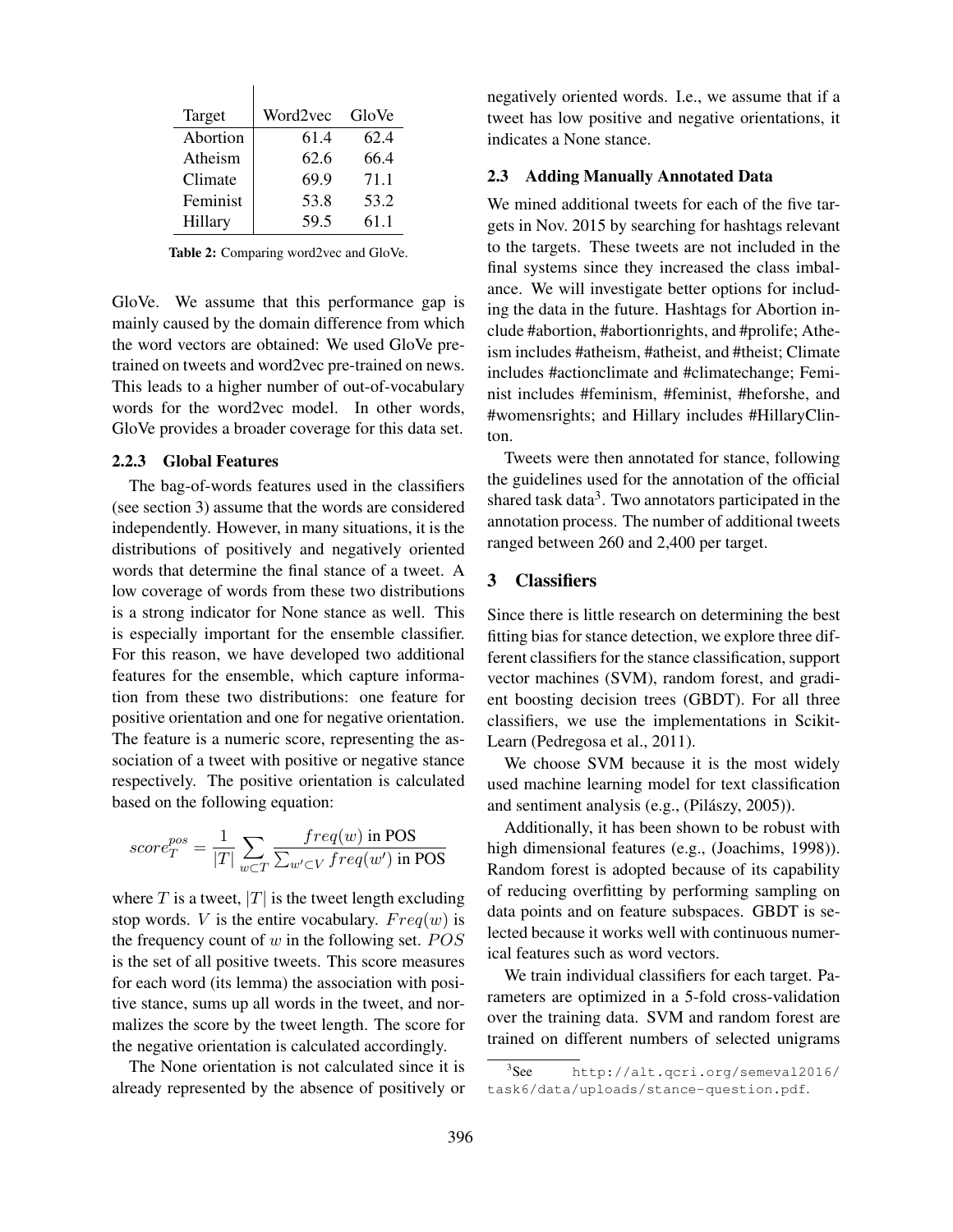for each target: 1,700 for Abortion, 1,535 for Atheism, 1,381 for Climate, 1,749 for Feminist, and 1,704 for Hillary. GBDT is trained on the word vectors: 300 dimensions for word2vec and 250 dimensions for GloVe. Additional experiments are performed with a standard feed-forward neural network on word vectors. These showed better performance on the training set for some targets, but overall, GBDT prove to be more reliable.

SVM Our initial experiments using cross validation on training data showed that linear kernel performed better than non-linear ones, and that the LinearSVC implementation (one-vs-rest strategy for multi-class) outperformed SVC (one-vs-one strategy). The optimal parameters differ for each target: 0.015-0.3 for the slack variable; standard hinge or squared hinge for the loss function; and L2 norm for the penalty term.

Random Forest The parameters for random forest are: 50, 70, or 90 for the number of trees; 500 or All for the number of features to consider when looking for the best split; 200, 500, or unlimited for the maximum depth of trees.

GBDT The gradient boosting decision trees (GBDT) classifier is used in combination with word vector features. Our initial experiments showed that GBDT handles word vector features better than SVM and random forest. The optimal parameter range for different targets are: 80-100 for number of estimators; 0.05-0.3 for learning rate; false for warm start; and 0.5-1.0 for subsample ratio.

Ensemble Classifier Since initial experiments with the three classifiers showed considerable differences across targets and stances, we investigate whether an ensemble classifier would benefit from aggregating their predictions. For the ensemble classifier, we choose a memory-based learner, TiMBL, because of the need to operate on a small set of rather abstract features: stance predictions and confidence scores from the three classifiers along with the global features (see section 2.2.3).

We use TiMBL (Daelemans et al., 2009) version 6.4.2, and perform 5-fold jackknifing to generate the training set for this ensemble classifier. Parameter optimization is performed on the five folds. The best parameters are different in each target: 7-29

| Team           | <b>Official Metric</b> |
|----------------|------------------------|
| <b>MITRE</b>   | 67.82                  |
| <b>IUCL-RF</b> | 63.60                  |

Table 3: Official results of the IUCL-RF system in comparison to the best system.

| Model                | <b>Official Metric</b> |
|----------------------|------------------------|
| GBDT                 | 64.64                  |
| <b>Random Forest</b> | 63.60                  |
| <b>SVM</b>           | 61.93                  |
| EnsembleG            | 62.46                  |
| EnsembleNG           | 66.14                  |

Table 4: Overall comparison of all IUCL systems. The best accuracy of an individual classifier is shown in italics, the best overall result in bold.

for the number of neighbors; default minority voting for class voting in most cases; Modified Value Distance, Jeffrey divergence, and cosine distance for distance metric; and gain ratio for feature weight in most cases.

## 4 Results

#### 4.1 Official Result

Since the ensemble classifier was not completed in time for submission, we had to decide which individual classifier to submit. The random forest model is selected based on a five-fold cross validation on the training set. This system reaches a score of 63.60 (macro-averaged F), as shown in table 3, the sixth best result out of 19 participating systems. This result is approximately 4 percent points lower than that of the highest performing system.

#### 4.2 Additional Results

#### 4.2.1 Overview of All Classifiers

Table 4 shows the results of the three individual classifiers as well as of the two ensemble model variants, one combining only the individual classifiers' outputs (EnsembleNG), the other one (EnsembleG) including also the global features (see section 2.2.3). These results show that the GBDT approach using GloVe reaches the highest result (64.64) among the individual classifiers. The random forest classifier, which constitutes our official submission is about 1 percentage point lower (63.60), and the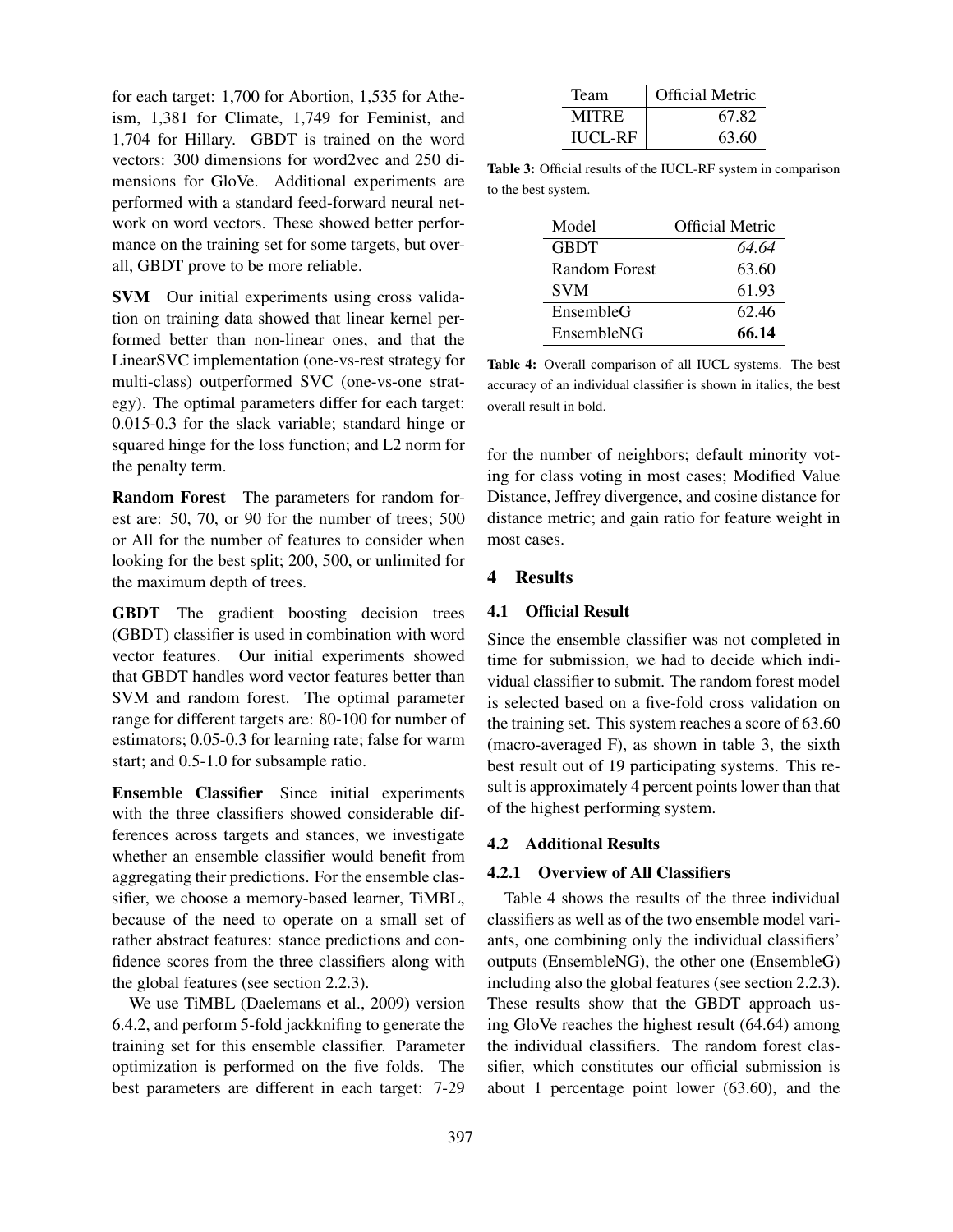|             | Abortion |         |       |         |         |         | Atheism           |      |      |          |       |      |         |      |      |      |
|-------------|----------|---------|-------|---------|---------|---------|-------------------|------|------|----------|-------|------|---------|------|------|------|
|             |          |         | Favor |         |         | Against | None              |      |      |          | Favor |      | Against |      | None |      |
| Model       | Acc      | F       | Prec  | Rec     | Prec    | Rec     | Prec              | Rec  | Acc  | F        | Prec  | Rec  | Prec    | Rec  | Prec | Rec  |
| <b>GBDT</b> | 65.0     | 53.6    | 52.6  | 21.7    | 75.6    | 77.2    | 38.2              | 57.8 | 67.3 | 56.4     | 37.0  | 31.2 | 82.3    | 75.6 | 37.0 | 60.7 |
| RF          | 65.0     | 57.6    | 43.6  | 37.0    | 83.8    | 68.3    | 41.4              | 80.0 | 70.5 | 57.9     | 45.0  | 28.1 | 81.2    | 81.2 | 40.0 | 57.1 |
| <b>SVM</b>  | 60.7     | 58.6    | 43.6  | 52.2    | 81.6    | 60.8    | 36.9              | 68.9 | 59.1 | 51.9     | 26.1  | 37.5 | 81.5    | 66.2 | 27.0 | 42.9 |
| EnsembleG   | 62.9     | 46.3    | 55.6  | 10.9    | 75.1    | 73.5    | 37.2              | 71.1 | 69.1 | 45.9     | 50.0  | 6.2  | 76.1    | 85.6 | 36.1 | 46.4 |
| EnsembleNG  | 66.8     | 60.2    | 50.0  | 39.1    | 80.2    | 73.0    | 43.1              | 68.9 | 69.1 | 50.6     | 57.1  | 12.5 | 74.0    | 88.7 | 28.6 | 21.4 |
|             |          |         |       | Climate |         |         |                   |      |      | Feminist |       |      |         |      |      |      |
|             |          |         | Favor |         | Against |         | None              |      |      |          | Favor |      | Against |      | None |      |
| Model       | Acc      | F       | Prec  | Rec     | Prec    | Rec     | Prec              | Rec  | Acc  | F        | Prec  | Rec  | Prec    | Rec  | Prec | Rec  |
| <b>GBDT</b> | 72.8     | 41.8    | 82.0  | 85.4    | 0.00    | 0.00    | 43.9              | 51.4 | 57.9 | 51.6     | 30.3  | 34.5 | 69.3    | 72.7 | 44.4 | 27.3 |
| RF          | 68.0     | 39.1    | 82.7  | 74.0    | 0.00    | 0.00    | 40.7              | 68.6 | 57.2 | 51.1     | 31.1  | 39.7 | 73.9    | 61.7 | 46.6 | 61.4 |
| <b>SVM</b>  | 68.6     | 39.8    | 79.7  | 79.7    | 0.00    | 0.00    | 39.1              | 51.4 | 55.4 | 54.6     | 33.9  | 67.2 | 76.5    | 55.2 | 47.4 | 40.9 |
| EnsembleG   | 69.2     | 39.6    | 81.2  | 77.2    | 0.00    | 0.00    | 42.3              | 62.9 | 65.6 | 44.9     | 57.1  | 6.9  | 68.9    | 88.5 | 48.8 | 47.7 |
| EnsembleNG  | 72.2     | 40.5    | 84.2  | 78.0    | 0.00    | 0.00    | 47.3              | 74.3 | 62.8 | 57.9     | 39.4  | 44.8 | 75.1    | 72.7 | 47.6 | 45.5 |
|             |          | Hillary |       |         |         |         |                   |      |      |          |       |      |         |      |      |      |
|             |          |         | Favor |         | Against |         | None              |      |      |          |       |      |         |      |      |      |
| Model       | Acc      | F       | Prec  | Rec     | Prec    | Rec     | Prec              | Rec  |      |          |       |      |         |      |      |      |
| <b>GBDT</b> | 64.4     | 48.7    | 40.0  | 13.3    | 66.0    | 93.6    | 63.9              | 29.5 |      |          |       |      |         |      |      |      |
| RF          | 70.2     | 49.8    | 75.0  | 13.3    | 70.5    | 84.9    | 68.8              | 70.5 |      |          |       |      |         |      |      |      |
| <b>SVM</b>  | 62.0     | 55.3    | 36.8  | 46.7    | 70.2    | 68.6    | 62.9              | 56.4 |      |          |       |      |         |      |      |      |
| EnsembleG   | 63.4     | 44.1    | 100.0 | 8.9     | 66.0    | 79.1    | $\overline{55.3}$ | 60.3 |      |          |       |      |         |      |      |      |
| EnsembleNG  | 67.8     | 51.6    | 80.0  | 17.8    | 71.1    | 77.3    | 60.2              | 75.6 |      |          |       |      |         |      |      |      |

Table 5: Detailed comparison. Best accuracies of individual classifiers are shown in italics, best overall results in bold. ( $F =$ macro-averaged F over Favor and Against; official score.)

SVM classifier is about 1.5 percentage points below that (61.93). A closer look at the ensemble variants shows that using the global features has a detrimental effect across all targets, most likely because this information is too coarse. The other ensemble classifier improves over GBDT by 1.5 percentage points (66.14). This shows that we can benefit from important information from all individual classifiers.

#### 4.2.2 Further Analysis

While the official scorer averages the results over all five targets, we are interested in whether our classifiers show a stable performance across targets, and why the ensemble model benefits from combining all individual classifiers. For this reason, we modified the scorer so that it would calculate accuracy, precision, and recall for individual stances per target separately. The results are shown in table 5. The official metric is the macro-averaged F-measure on Favor and Against while accuracy is equivalent to the micro-averaged F-measure based on all classes.

The results show a more diverse picture: For the individual classifiers, GBDT reaches the highest accuracies for the targets Climate and Feminist, random forest for Atheism and Hillary, and they tie for Abortion. For the ensembles, the version without global features reaches higher accuracies for Abortion, Climate, and Hillary, the version with global features has a higher accuracy for Feminist, and they tie for Atheism.

EnsembleNG, which reaches the best score across all targets, only reaches the best score for two targets: Abortion and Feminist. It reaches lower results than the best individual classifier for 3 targets: Atheism, Climate, and Hillary. However, since the best results for the latter 3 targets are reached by different individual classifiers (random forest for Atheism and Hillary; GBDT for Climate), we assume that the ensemble provides the best compromise.

In order to obtain a better understanding of the differences in performance of classifiers across targets, we have analyzed the distribution of stances per target. Table 6 shows the distribution in training and test data. If we combine the information from table 5 with the stance distributions, we notice that a major advantage of the random forest classifier is its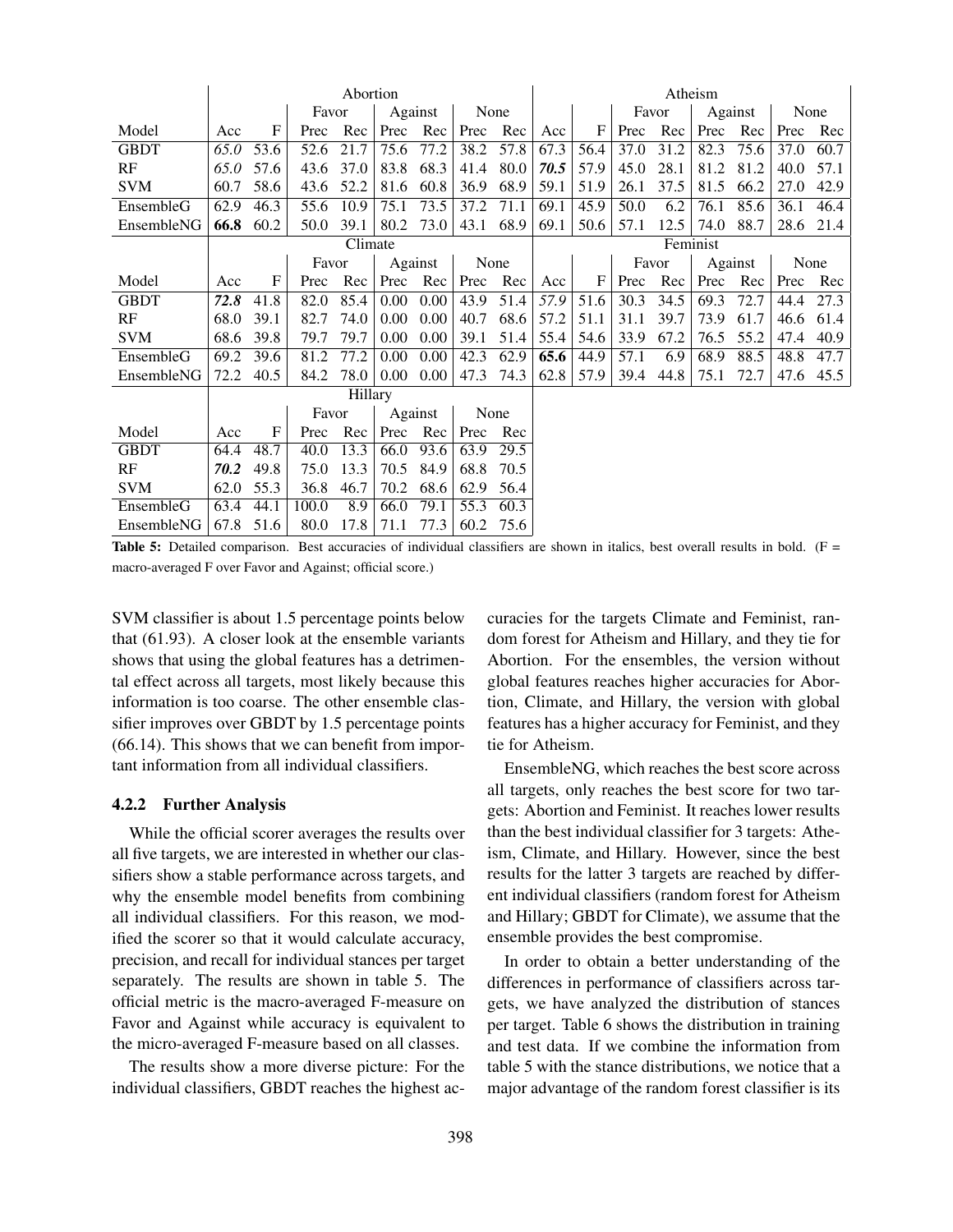| Data Set Stance |         |    |    |    | Abortion Atheism Climate Feminist Hillary |    |
|-----------------|---------|----|----|----|-------------------------------------------|----|
| Train           | Favor   | 18 | 18 | 54 | 32                                        |    |
|                 | Against | 55 | 59 |    | 49                                        | 57 |
|                 | None    | 27 | 23 | 42 | 19                                        | 26 |
| Test            | Favor   | 17 | 14 | 73 | 20                                        | 15 |
|                 | Against | 67 | 73 |    | 64                                        | 58 |
|                 | None    | 16 | 13 | 20 | 16                                        | 27 |

Table 6: Class distribution across targets in percentage.

high recall on the None stance, which is generally (one of) the minority class(es). For the second minority class (Favor for Abortion, Atheism, Hillary, and Feminist; and Against for Climate), the picture is less clear: For Climate, none of the classifiers manage to identify any of the Against tweets. For Abortion and Feminist, random forest also shows a high recall for Favor, but for Atheism and Hillary, its precision is considerably higher. In contrast, GBDT reaches a higher recall for the majority class (with Atheism as the only exception). SVM generally has precision and recall values between or below the other classifiers. The only exception is the target Feminist, where SVM reaches the highest precision for all three stances.

One hypothesis that could be drawn from the analysis above is that the GBDT model is better suited for finding examples of the majority classes while random forest is better at finding minority class examples. However, when we compare the targets Abortion and Atheism, the class distribution is similar, but the performance of the two classifiers is vastly different: For Abortion, GBDT reaches higher recall for the majority class (Against) and higher precision for Favor. For Atheism, it has a higher precision for the majority class and a higher recall for Favor. The reasons for these different behaviors need to be determined in future work.

## 5 Conclusion

In this shared task, we regard stance detection as a special case of sentiment analysis, using supervised classifiers and bag of unigrams and word vectors as features. Our submitted system is based on a random forest classifier because of its capability to handle overfitting and to generalize over the test data. Since the amount of available training data is small, random forest's ability to sample data points and feature subspaces reduces data sparsity. The submitted system has an official score of 63.60 and ranked 6th out of 19 teams.

We also experimented with other single models (SVM and GBDT) and with an ensemble model built on a memory-based classifier. The GBDT model using GloVe word vectors reaches a higher score of 64.64, which may be a result of the word vectors' capability to capture similarities among words, which helps in dealing with out-of-vocabulary words. The ensemble model that aggregates information from the three individual classifiers reaches the highest performance of 66.14. Our hypothesis is that different strengths (e.g., good performance for minority/majority classes) from individual models complement each other in the ensemble.

However a closer look at the performance of all classifiers and ensembles across individual targets shows that no system reaches consistently good results across all targets. The best performing ensemble (EnsembleNG) outperforms individual classifiers only for Abortion and Feminist; for the other targets, random forest or GBDT reach higher accuracies. Some of the variation in system performance can be explained by the class imbalance present in the data sets for the different targets, but further work is required to identify other factors.

Finally, it is worth pointing out that our approach to stance detection utilizes very surface oriented features. To boost performance, we may need to develop methods that incorporate inference, entailment, and world knowledge, for example, to handle cases such as "keep H. out of the white house".

#### Acknowledgement

This work is based on research supported by the U.S. Office of Naval Research (ONR) via grant #N00014- 10-1-0140.